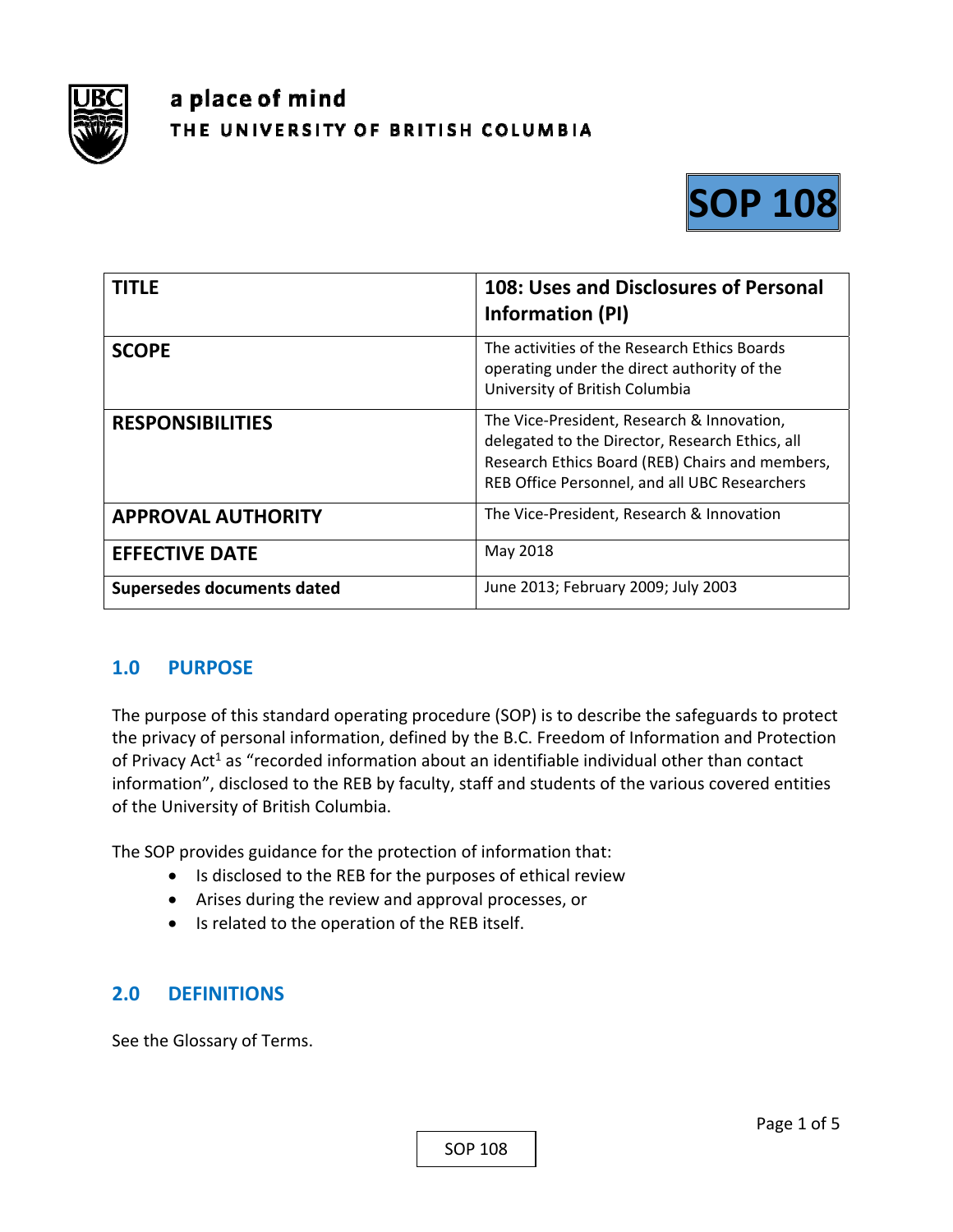#### **3.0 PROCEDURE**

It is the policy of the Office of Research Ethics at the University of British Columbia that personal information (PI) will be used and disclosed in a manner that respects individual's rights to privacy, and in accordance with federal and provincial privacy regulations and applicable laws<sup>2</sup>.

The Researcher is responsible for submitting information to the REB and to the participant regarding the nature of the PI (including personal health information (PHI)) that will be collected for the research, including the manner in which it is identified, collected, accessed, used, disclosed, retained, disposed of and protected.

The University of British Columbia's Office of the University Counsel<sup>3</sup> is responsible for providing Researchers and research staff with guidance on privacy policies and regulations.

Privacy is a fundamental value that is essential for the protection and promotion of human dignity. Breaches in privacy and confidentiality may cause harm to individuals or groups of individuals. Hence, PI must be collected, used and disclosed in a manner that respects a research participant's right to privacy, and in accordance with applicable federal and provincial privacy regulations.

Privacy regulations permit the use and the limited disclosure of PI for research purposes as long as certain requirements are met. One of the key ethical challenges for the health research community is in protecting appropriately the privacy and confidentiality of PI used for research purposes. The REB plays an important role in balancing the need for research against the risk of the infringement of privacy and in minimizing invasions of privacy for research participants. Individuals should be protected from any harm that may be caused by the unauthorized use of their PI and they should expect that their rights to privacy and confidentiality are respected.

#### **3.1 REB Review of Privacy Concerns**

- **3.1.1** The REB shall review the research submitted to determine if the Researcher has access to and/or is using personal information and whether appropriate British Columbia privacy legislation is adhered to;
- **3.1.2** In reviewing the research, the REB will include such privacy considerations as:
	- The type of PI to be collected,
	- The research objectives and justification for the requested personal data needed to fulfill these objectives,
	- The purpose for which the personal data will be used,
	- How the personal data will be controlled, accessed, disclosed, and de-identified,
	- Limits on the use, disclosure and retention of the personal data,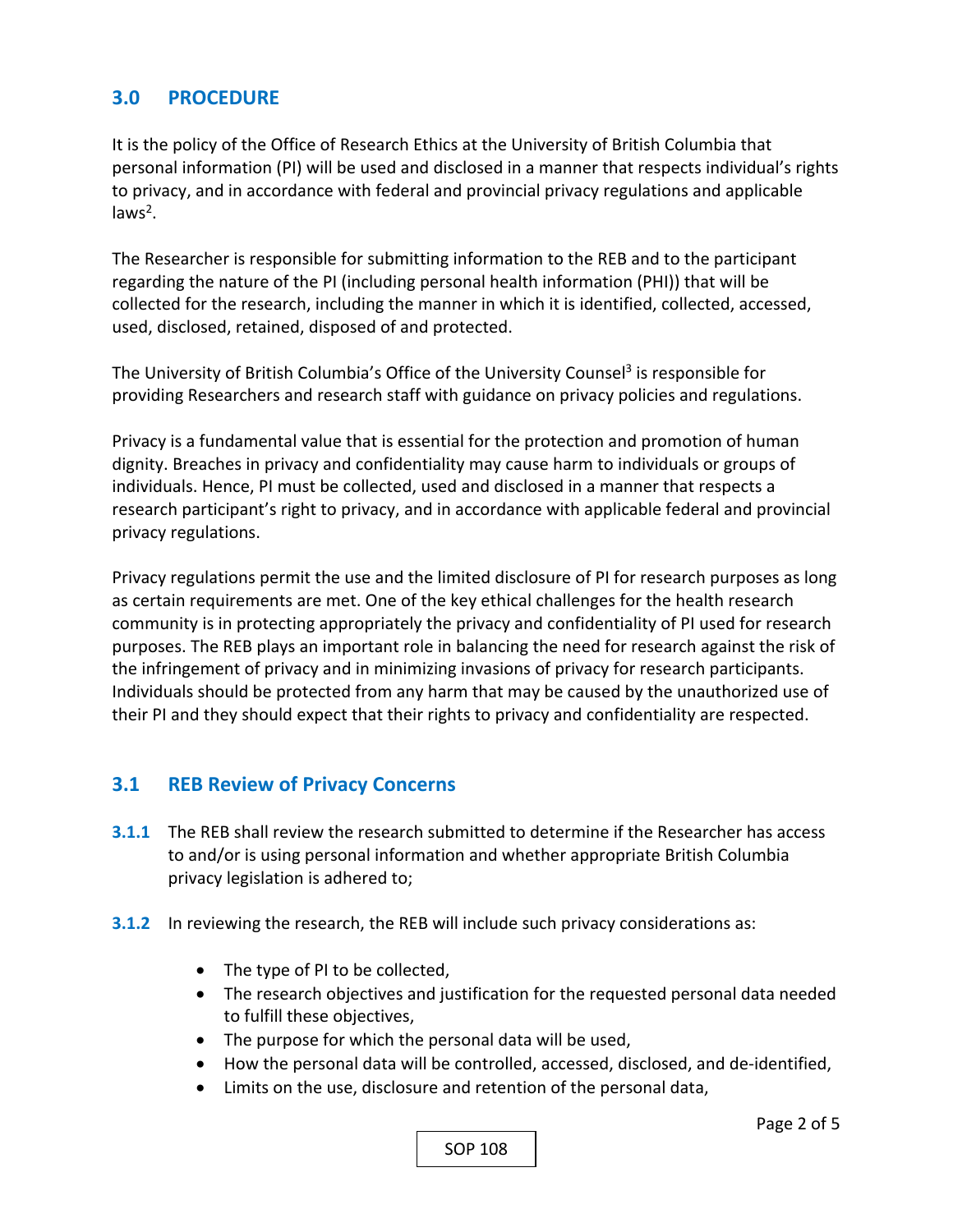- Any anticipated secondary uses of identifiable data from the research,
- Any anticipated linkage of personal data gathered in the research with other data about research participants, whether those data are contained in public or in personal records,
- Whether consent for access to, or the collection of personal data from participants is required,
- How consent is managed and documented,
- If and how prospective research participants will be informed of the research,
- How prospective research participants will be recruited,
- The administrative, technical and physical safeguards and practices in place to protect the personal data including de‐identification strategies and managed linkages to identifiable data,
- How accountability and transparency in the management of personal data will be ensured;
- **3.1.3**  The REB must find that there are adequate provisions to protect the privacy interests of participants before approving the research.

## **3.2 Receipt, Use, and Disclosure of Personal Information by the REB Office**

- **3.2.1**  The REB Chair, REB members and the REB Office Personnel are bound by confidentiality agreements signed prior to commencement of their duties;
- **3.2.2**  REB members shall review UBC REBs policies on privacy and confidentiality and acceptable use of information systems and shall sign related acknowledgement/agreement forms;
- **3.2.3**  The REB does not intentionally collect personal information;
- **3.2.4**  The REB Chair, REB members and REB Office Personnel are permitted to receive personal information from a UBC entity and use or disclose such personal information for purposes necessary for the review, approval, ongoing monitoring and auditing of REB protocols;
- **3.2.5**  The UBC Office of Research Ethics shall treat all information received from investigators as confidential and shall use or disclose such information only as necessary for the purpose of REB operations;
- **3.2.6**  The UBC Office of Research Ethics must adopt reasonable safeguards to ensure that members of its workforce protect personal information from unauthorized access. REB Office Personnel who receive personal information for REB review activity shall not share such PI with any person, including any other member of the workforce of the REB itself or REB members, that does not require such PI for such activity.

SOP 108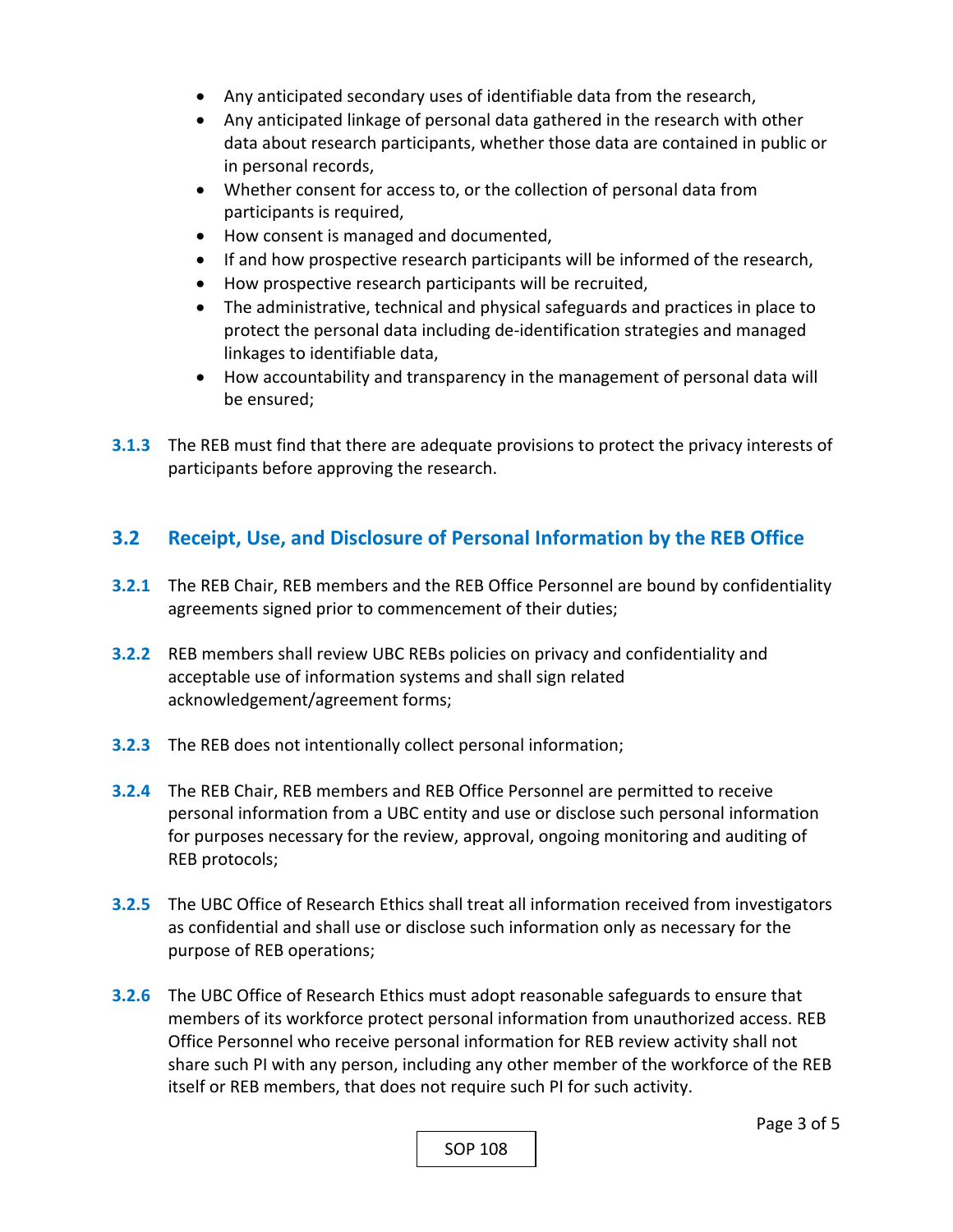- **3.2.7**  The UBC Office of Research Ethics shall maintain and properly secure research files and other records related to REB operations, to ensure competent record‐keeping and to avoid unintentional disclosures;
- **3.2.8**  The UBC Office of Research Ethics shall arrange for copies of REB minutes and approved attachments to be distributed to authorized persons only<sup>4</sup>;
- **3.2.9** The UBC Office of Research Ethics shall ensure the confidential disposal/destruction of all confidential records related to review of research studies and other REB operations<sup>5</sup>;
- **3.2.10**  Training on the policies and procedures set forth in this document will be provided for the existing REB Office Personnel, the REB Chair and the REB members to the extent applicable for their respective positions;
- **3.2.11**  REB members or REB Office Personnel may consult with the REB Chair or designee if they are uncertain about the appropriate use or disclosure of personal information;
- **3.2.12**  The REB Chair will ensure that reports to researchers on REB decisions do not contain any personal identifiers of individual reviewers;
- **3.2.13**  In the event that a Principal Investigator is invited to attend an REB meeting to address questions about his/her research application, ensure the Principal Investigator attends only that portion of the meeting necessary to address his/her concerns. A Principal Investigator cannot attend the reviewer's presentation, the vote or discussion of any study, including his/her own;
- **3.2.14**  The REB Chair, in collaboration with REB Office Personnel, the Privacy Officer of the institution, the Director, Office of Research Ethics, and any other applicable Institutional Officer, shall manage all requests for release of documents that are under the custody and/or control of the REB;
- **3.2.15**  If any personal information is received inadvertently in the REB office (e.g. disclosed by a Researcher), appropriate notification must take place and any corrective action that is required including, if applicable, notification to the appropriate Organizational Official. The facts surrounding the breach, the appropriate steps taken to manage the breach, remedial activities to address the breach and the outcome will be documented. The personal information will be destroyed in a secure manner as per the University of British Columbia policies and procedures;
- **3.2.16**  If there is an internal breach involving the use or dissemination of personal information, the REB Chair or designee will be notified, and if applicable, notification of the appropriate Organizational Official, and a determination will be made in a timely manner regarding a corrective action plan. This process may include notification, containment, investigation and remediation, and strategies for prevention. The facts surrounding the breach, the appropriate steps taken to manage the breach and the